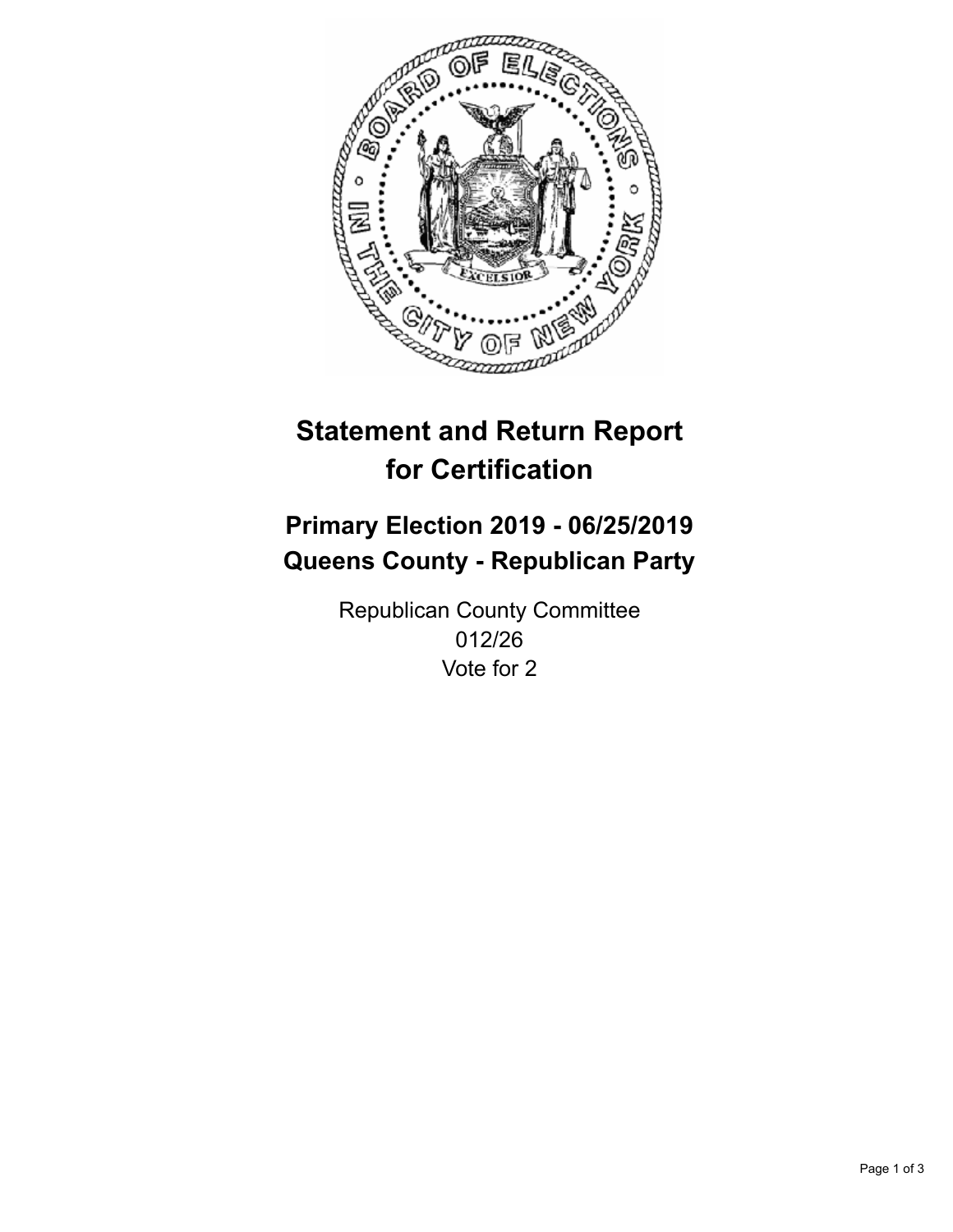

## **Assembly District 26**

| <b>PUBLIC COUNTER</b>                                    | 33       |
|----------------------------------------------------------|----------|
| <b>MANUALLY COUNTED EMERGENCY</b>                        | 0        |
| ABSENTEE / MILITARY                                      | 0        |
| AFFIDAVIT                                                | $\Omega$ |
| <b>Total Ballots</b>                                     | 33       |
| Less - Inapplicable Federal/Special Presidential Ballots | 0        |
| <b>Total Applicable Ballots</b>                          | 33       |
| LINO FERRARI                                             | 6        |
| <b>LISA FERRARI</b>                                      | 4        |
| <b>LAUREN WHALEN-NELSON</b>                              | 28       |
| PATRICK J. NELSON                                        | 25       |
| <b>Total Votes</b>                                       | 63       |
| Unrecorded                                               | 3        |